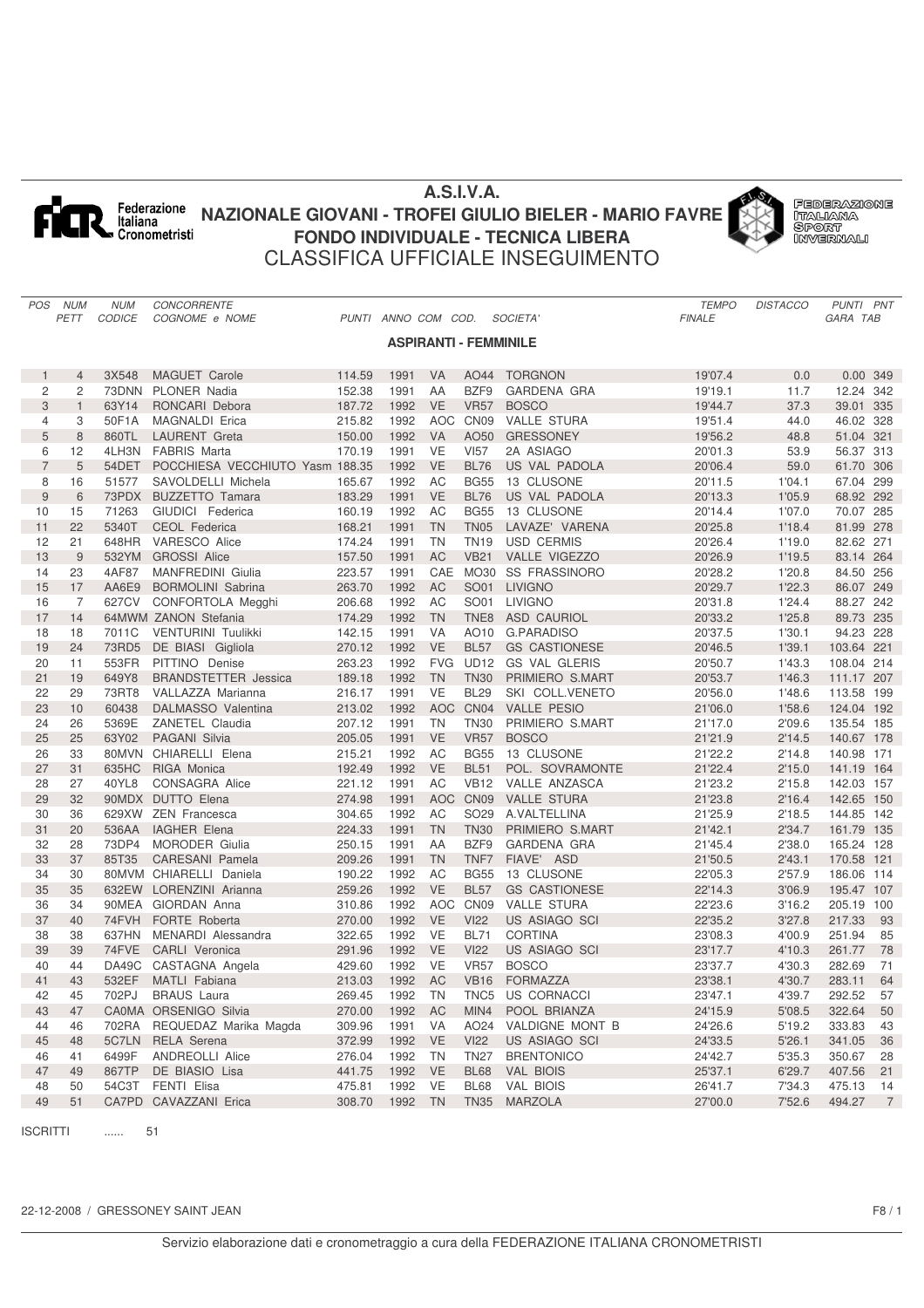#### *POS NUM NUM CONCORRENTE TEMPO DISTACCO PUNTI PNT PETT CODICE COGNOME e NOME PUNTI ANNO COM COD. SOCIETA' FINALE GARA TAB*

NON PARTITI ... 2

|  | 13 ODA4L PIUSSI Jessica  |  |  | 158.85 1992 FVG UD12 GS VAL GLERIS   |
|--|--------------------------|--|--|--------------------------------------|
|  | 835W3 MARTINELLI Michela |  |  | 279.94 1992 CAE MO37 FONDO PAVULLESE |

NON ARRIVATI .. 0

SQUALIFICATI .. 0

### **JUNIORES - FEMMINILE**

|    | 63 | 536AR | LONGO Alice               | 170.49 | 1990 | <b>TN</b>  | TN30        | PRIMIERO S.MART           | 18'57.9 | 0.0    | 0.00 319  |     |
|----|----|-------|---------------------------|--------|------|------------|-------------|---------------------------|---------|--------|-----------|-----|
| 2  | 61 | 0EDYL | <b>MATLI Elisa</b>        | 107.00 | 1990 | AC         | <b>VB16</b> | <b>FORMAZZA</b>           | 19'13.6 | 15.7   | 16.56 302 |     |
| 3  | 62 | 605A3 | GIORDANENGO Wanda         | 174.55 | 1990 | <b>AOC</b> | <b>CN43</b> | COLLEGE LIM<br><b>SKI</b> | 19'39.3 | 41.4   | 43.66 285 |     |
| 4  | 66 | 41EXY | <b>BARATTO</b> Jamila     | 128.20 | 1989 | VE         | <b>BL29</b> | COLL.VENETO<br>SKI        | 19'49.8 | 51.9   | 54.73 269 |     |
| 5  | 65 | 4HX5E | <b>VALLAINC Martine</b>   | 139.62 | 1990 | <b>VA</b>  | AO01        | <b>CHAMPORCHER</b>        | 19'58.1 | 1'00.2 | 63.49 252 |     |
| 6  | 68 | 1M0AY | SIRIO Valentina           | 117.36 | 1989 | AC         | SO39        | POL. LE PRESE             | 19'58.4 | 1'00.5 | 63.80 235 |     |
|    | 67 | 705F9 | <b>BEUCHOD Martha</b>     | 134.97 | 1990 | <b>VA</b>  | AO50        | <b>GRESSONEY</b>          | 19'58.6 | 1'00.7 | 64.01 218 |     |
| 8  | 74 | 80APH | <b>DEMETZ Ester</b>       | 124.60 | 1990 | AA         | BZF9        | GARDENA GRA               | 19'58.7 | 1'00.8 | 64.12 201 |     |
| 9  | 71 | 54DEA | DE BETTIN Luana           | 160.87 | 1990 | <b>VE</b>  | <b>BL76</b> | US VAL PADOLA             | 20'05.0 | 1'07.1 | 70.76 185 |     |
| 10 | 69 | 4LHDR | <b>BETTEGA Lorenza</b>    | 112.72 | 1990 | TN         | <b>TN30</b> | PRIMIERO S.MART           | 20'16.5 | 1'18.6 | 82.89 168 |     |
| 11 | 72 | EA067 | <b>FORNI Erika</b>        | 167.39 | 1990 | <b>AC</b>  | <b>VB21</b> | <b>VALLE VIGEZZO</b>      | 20'16.8 | 1'18.9 | 83.21 151 |     |
| 12 | 73 | 49V2E | GILMOZZI Michela          | 160.68 | 1990 | TN         | TNC5        | US CORNACCI               | 20'18.4 | 1'20.5 | 84.89     | 134 |
| 13 | 76 | 3D9HR | <b>ZUCCHELLI Anna</b>     | 128.22 | 1990 | AC.        | <b>BG31</b> | <b>ARDESIO</b>            | 20'24.9 | 1'27.0 | 91.75 118 |     |
| 14 | 64 | 41HP6 | <b>BEE</b> Gloria         | 160.99 | 1990 | VE         | <b>BL51</b> | POL. SOVRAMONTE           | 20'29.3 | 1'31.4 | 96.39     | 101 |
| 15 | 77 | 67VTT | <b>OBLETTER Katherina</b> | 135.95 | 1989 | AA         | BZF9        | <b>GARDENA GRA</b>        | 20'36.8 | 1'38.9 | 104.30    | 84  |
| 16 | 75 | 4LNDD | GASBARRO Patrizia         | 196.11 | 1990 | CAB        | AQ15        | <b>PESCOCOSTANZO</b>      | 20'59.1 | 2'01.2 | 127.81    | 67  |
| 17 | 70 | 35FY9 | <b>MURER</b> Melissa      | 173.04 | 1990 | <b>VE</b>  | <b>BL68</b> | <b>VAL BIOIS</b>          | 21'05.6 | 2'07.7 | 134.67    | 50  |
| 18 | 78 | 52MR3 | GALLI<br>Jessica          | 146.47 | 1990 | AC         | SO01        | LIVIGNO                   | 21'53.2 | 2'55.3 | 184.87    | 34  |
| 19 | 79 | 72RTX | PILATI<br>Valentina       | 188.74 | 1989 | TN         | <b>TN27</b> | <b>BRENTONICO</b>         | 22'21.4 | 3'23.5 | 214.61    | 17  |

ISCRITTI ...... 20

NON PARTITI ... 1

4LN2X MAQUIGNAZ Sophie 262.89 1990 VA AO47 CERVINO/VALT

NON ARRIVATI .. 0

SQUALIFICATI .. 0

#### **ASPIRANTI - MASCHILE**

|                | 81  | 702RH | CHANOINE Jean Marc                | 115.22 | 1991 | <b>VA</b>  | AO24             | VALDIGNE MONT B      | 30'44.4 | 0.0    | 0.00 399  |      |
|----------------|-----|-------|-----------------------------------|--------|------|------------|------------------|----------------------|---------|--------|-----------|------|
| 2              | 82  | 4DH12 | RONC CELLA Francois               | 93.16  | 1991 | VA         | AO50             | <b>GRESSONEY</b>     | 30'54.0 | 9.6    | 6.25 395  |      |
| 3              | 100 | 81TED | <b>BORMOLINI</b> Christian        | 230.00 | 1992 | <b>AC</b>  | SO01             | <b>LIVIGNO</b>       | 30'55.4 | 11.0   | 7.16 391  |      |
| 4              | 112 | 552RP | <b>MULLER Claudio</b>             | 230.00 | 1992 | <b>FVG</b> | UD45             | WEISSENFELS          | 30'56.4 | 12.0   | 7.81 387  |      |
| 5              | 91  | 605A2 | GIORDANENGO Ivan                  | 188.02 | 1992 | <b>AOC</b> | <b>CN25</b>      | SKI AVIS BORGO       | 30'56.9 | 12.5   | 8.13 383  |      |
| 6              | 93  | 53DD3 | <b>ZENI Nevio</b>                 | 120.97 | 1991 | <b>TN</b>  | TNC <sub>5</sub> | US CORNACCI          | 31'11.5 | 27.1   | 17.63 379 |      |
| $\overline{7}$ | 86  | 64N8P | <b>BRIGADOI Mauro</b>             | 150.00 | 1992 | <b>TN</b>  |                  | TNHH GRONLAIT ORIENT | 31'17.0 | 32.6   | 21.21 375 |      |
| 8              | 121 | 629YA | <b>BERTOLINA Mirco</b>            | 119.80 | 1991 | AC         | SO <sub>29</sub> | A.VALTELLINA         | 31'22.3 | 37.9   | 24.66 371 |      |
| 9              | 89  | 532YW | <b>SANA Matteo</b>                | 143.51 | 1991 | AC         | <b>VB21</b>      | <b>VALLE VIGEZZO</b> | 31'23.1 | 38.7   | 25.18 367 |      |
| 10             | 111 | 53PCV | PEER Emanuel                      | 169.08 | 1991 | AA         | <b>BZ36</b>      | ASC SESVENNA         | 31'23.9 | 39.5   | 25.70 363 |      |
| 11             | 84  | 53DD2 | <b>MICH Riccardo</b>              | 120.81 | 1991 | <b>TN</b>  | TNC <sub>5</sub> | US CORNACCI          | 31'26.0 | 41.6   | 27.07 359 |      |
| 12             | 103 | 728FA | <b>URBANI Simone</b>              | 207.16 | 1992 | AC         | SO01             | <b>LIVIGNO</b>       | 31'33.9 | 49.5   | 32.21 355 |      |
| 13             | 83  | 648HW | <b>BOSIN Simone</b>               | 98.53  | 1991 | <b>TN</b>  |                  | GM04 GS FIAMMEGIALLE | 31'37.8 | 53.4   | 34.74 351 |      |
| 14             | 109 | 73E46 | OBERBACHER Pauli                  | 122.91 | 1991 | AA         | BZF9             | <b>GARDENA GRA</b>   | 31'38.5 | 54.1   | 35.20 347 |      |
| 15             | 127 |       | 49PWH VALORZ Pietro               | 173.90 | 1991 | <b>TN</b>  | <b>TN81</b>      | <b>RABBI</b>         | 31'38.6 | 54.2   | 35.26 343 |      |
| 16             | 90  | C06VL | <b>GIACHINO Luca</b>              | 231.52 | 1992 | <b>AOC</b> | <b>CN39</b>      | <b>VALLE VARAIT</b>  | 31'39.3 | 54.9   | 35.72 339 |      |
| 17             | 123 | 54DP5 | <b>ZUS Kristian</b>               | 138.43 | 1991 | <b>VE</b>  | <b>BL80</b>      | CANALE D'AGORDO      | 31'39.5 | 55.1   | 35.85 335 |      |
| 18             | 96  | 636CA | <b>QUINZ Mattia</b>               | 209.06 | 1992 | <b>FVG</b> | UD <sub>03</sub> | ASD CAMOSCI          | 31'46.5 | 1'02.1 | 40.40 330 |      |
| 19             | 88  | 4LL77 | PASCAL Ivan                       | 145.29 | 1991 | <b>AOC</b> | <b>TO44</b>      | PRALI VAL GERMA      | 31'47.5 | 1'03.1 | 41.05 326 |      |
| 20             | 106 | 64063 | POZZA Sebastiano                  | 202.33 | 1991 | <b>VE</b>  | <b>VI57</b>      | 2A ASIAGO            | 31'54.1 | 1'09.7 | 45.35 322 |      |
| 21             | 107 | 54P0A | MENEGAZZI Claudio                 | 149.55 | 1991 | <b>VE</b>  | <b>VR57</b>      | <b>BOSCO</b>         | 31'57.2 | 1'12.8 | 47.37 318 |      |
| 22             | 85  | 5LMCT | <b>DEMATTEIS Giovanni</b>         | 182.92 | 1991 | <b>AOC</b> | <b>CN39</b>      | <b>VALLE VARAIT</b>  | 31'57.4 | 1'13.0 | 47.50 314 |      |
| 23             | 95  | 54A65 | DE ZOLT Nicola                    | 140.21 | 1991 | <b>VE</b>  | <b>BL76</b>      | US VAL PADOLA        | 31'57.6 | 1'13.2 | 47.63 310 |      |
| 24             | 94  | 8787P | RONCADOR Mario                    | 189.81 | 1992 | <b>TN</b>  | <b>TN13</b>      | FONDO VAL SOLE       | 32'00.2 | 1'15.8 | 49.32 306 |      |
| 25             | 131 | 85VAN | <b>ABRAM Didier</b>               | 230.00 | 1992 | <b>VA</b>  | AO10             | <b>G.PARADISO</b>    | 32'01.0 | 1'16.6 | 49.84 302 |      |
| 26             | 114 | 653Y5 | MONTELLO Giuseppe                 | 199.69 | 1992 | <b>FVG</b> | <b>UD56</b>      | MONTE COGLIANS       | 32'01.7 | 1'17.3 | 50.29     | 298  |
|                |     |       | 22-12-2008 / GRESSONEY SAINT JEAN |        |      |            |                  |                      |         |        |           | F8/2 |
|                |     |       |                                   |        |      |            |                  |                      |         |        |           |      |

Servizio elaborazione dati e cronometraggio a cura della FEDERAZIONE ITALIANA CRONOMETRISTI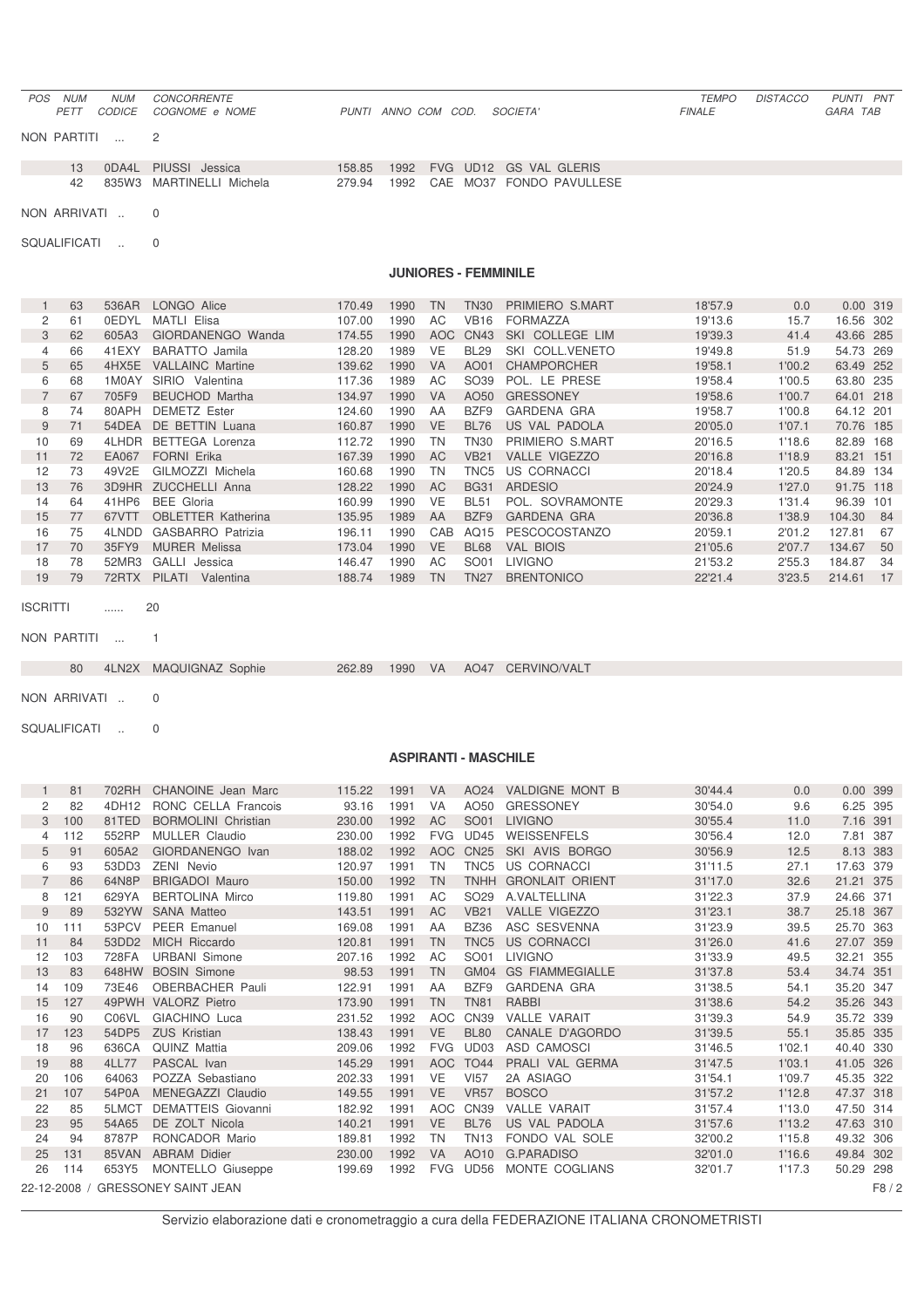| <b>POS</b> | <b>NUM</b><br><b>PETT</b> | <b>NUM</b><br><b>CODICE</b> | CONCORRENTE<br>COGNOME e NOME                      |                  | PUNTI ANNO COM COD. |                 |                                      | SOCIETA'                                    | <b>TEMPO</b><br><b>FINALE</b> | <b>DISTACCO</b>  | PUNTI PNT<br>GARA TAB    |          |
|------------|---------------------------|-----------------------------|----------------------------------------------------|------------------|---------------------|-----------------|--------------------------------------|---------------------------------------------|-------------------------------|------------------|--------------------------|----------|
| 27         | 105                       | 53DD7                       | <b>FANTON Paolo</b>                                | 140.56           | 1991                | <b>TN</b>       | TNC <sub>5</sub>                     | US CORNACCI                                 | 32'03.3                       | 1'18.9           | 51.33 294                |          |
| 28         | 117                       | 6294P                       | SALVADORI Luca                                     | 199.61           | 1991                | AC              | SO <sub>29</sub>                     | A.VALTELLINA                                | 32'06.9                       | 1'22.5           | 53.68 290                |          |
| 29         | 135                       | 90N8V                       | <b>DEGIOVANNI Luca</b>                             | 231.17           | 1992                |                 | AOC CN37                             | <b>VALLE MAIRA</b>                          | 32'07.4                       | 1'23.0           | 54.00 286                |          |
| 30         | 122                       | 4ATTV                       | <b>PRIMUS Gabriele</b>                             | 113.59           | 1991                |                 | FVG UD20                             | TIMAU CLEULIS                               | 32'09.3                       | 1'24.9           | 55.24 282                |          |
| 31         | 147                       |                             | 90N5W PELLEGRINO Matteo                            | 260.50           | 1992                | <b>AOC</b>      | <b>CN34</b>                          | ENTRAQUE ALPI M                             | 32'16.9                       | 1'32.5           | 60.18 278                |          |
| 32<br>33   | 128<br>87                 |                             | 74FVM LOBBIA Marco<br>9A6EP TOMASI Luca            | 228.01<br>175.87 | 1992<br>1992        | VE<br><b>TN</b> | <b>VI22</b><br>TNF <sub>3</sub>      | US ASIAGO SCI<br>US DOLOMITICA              | 32'20.1<br>32'20.3            | 1'35.7<br>1'35.9 | 62.26 274<br>62.39 270   |          |
| 34         | 110                       | 53A6M                       | <b>RUATTI Paolo</b>                                | 154.04           | 1991                | <b>TN</b>       | <b>TN81</b>                          | <b>RABBI</b>                                | 32'20.8                       | 1'36.4           | 62.72 266                |          |
|            | 118                       | 67VXP                       | <b>KOSTNER Elias</b>                               | 161.82           | 1991                | AA              | BZF9                                 | <b>GARDENA GRA</b>                          | 32'20.8                       | 1'36.4           | 62.72 266                |          |
| 36         | 108                       | 532YL                       | CONTI Roger                                        | 176.94           | 1991                | AC              | <b>VB21</b>                          | VALLE VIGEZZO                               | 32'31.6                       | 1'47.2           | 69.75 258                |          |
| 37         | 141                       |                             | 80FCX CARRARA Einar                                | 254.96           | 1992                | <b>AC</b>       | <b>BG15</b>                          | <b>VALSERINA</b>                            | 32'32.8                       | 1'48.4           | 70.53 254                |          |
| 38         | 149                       |                             | 532EH VALCI Diego                                  | 197.44           | 1992                | AC              | <b>VB16</b>                          | <b>FORMAZZA</b>                             | 32'33.4                       | 1'49.0           | 70.92 250                |          |
| 39         | 101                       | 532YH                       | <b>CONTI Manuel</b>                                | 140.46           | 1991                | <b>AC</b>       | <b>VB21</b>                          | VALLE VIGEZZO                               | 32'34.2                       | 1'49.8           | 71.44 246                |          |
| 40<br>41   | 115<br>143                | 52TFV<br>62E79              | RASTELLI Maicol<br><b>BOSETTI</b> Luca             | 171.37<br>264.71 | 1991<br>1992        | AC<br><b>AC</b> | SO39<br><b>VA23</b>                  | POL. LE PRESE<br>NORD.VARESE                | 32'37.1<br>32'39.8            | 1'52.7<br>1'55.4 | 73.32 242<br>75.08 238   |          |
| 42         | 97                        | 536C7                       | BOZZETTA Ruben                                     | 196.89           | 1992                | <b>TN</b>       | <b>TN30</b>                          | PRIMIERO S.MART                             | 32'42.3                       | 1'57.9           | 76.71 234                |          |
| 43         | 113                       |                             | 635LW MACCAGNAN Paolo                              | 125.93           | 1991                | <b>VE</b>       | <b>BL51</b>                          | POL. SOVRAMONTE                             | 32'43.1                       | 1'58.7           | 77.23 230                |          |
|            | 136                       |                             | 4LNDA LE DONNE Vittorio                            | 135.73           | 1991                | CAB             | AQ15                                 | PESCOCOSTANZO                               | 32'43.1                       | 1'58.7           | 77.23 230                |          |
| 45         | 124                       |                             | CA7YT SENONER Thomas                               | 227.76           | 1992                | AA              | BZF9                                 | <b>GARDENA GRA</b>                          | 32'43.2                       | 1'58.8           | 77.29 222                |          |
| 46         | 130                       | 6497H                       | PASSERINI Giordano                                 | 270.00           | 1992                | <b>TN</b>       | <b>TN27</b>                          | <b>BRENTONICO</b>                           | 32'43.4                       | 1'59.0           | 77.42 218                |          |
| 47         | 98                        | 546HC                       | SCOPEL Nicola                                      | 147.87           | 1991                | <b>VE</b>       | <b>BL15</b>                          | <b>ENAL SP.VILLAGA</b>                      | 32'57.1                       | 2'12.7           | 86.34 214                |          |
| 48<br>49   | 102                       | 50N0E                       | <b>BOGLINO</b> Gabriele                            | 133.07           | 1991                | VA<br><b>AC</b> | AO50                                 | <b>GRESSONEY</b>                            | 32'57.7                       | 2'13.3           | 86.73 210                |          |
| 50         | 139<br>132                | 9A281                       | <b>ARMELLINI</b> Andrea<br>52RAC ANDREOLA Riccardo | 282.16<br>222.75 | 1992<br>1991        | AC              | SO <sub>29</sub><br>SO <sub>29</sub> | A.VALTELLINA<br>A.VALTELLINA                | 33'13.9<br>33'14.3            | 2'29.5<br>2'29.9 | 97.27 206<br>97.53 202   |          |
| 51         | 146                       | 90PRP                       | <b>GIORDANETTO Fabio</b>                           | 230.00           | 1992                | <b>AOC</b>      | CN <sub>34</sub>                     | ENTRAQUE ALPI M                             | 33'24.8                       | 2'40.4           | 104.36 197               |          |
| 52         | 125                       | 53DD5                       | GILMOZZI Enrico                                    | 165.47           | 1991                | <b>TN</b>       | TNC5                                 | US CORNACCI                                 | 33'26.3                       | 2'41.9           | 105.34 193               |          |
| 53         | 104                       | 728F4                       | CUSINI Federico                                    | 192.66           | 1991                | <b>AC</b>       | SO01                                 | <b>LIVIGNO</b>                              | 33'26.4                       | 2'42.0           | 105.40 189               |          |
| 54         | 126                       | 53A77                       | CAVALLAR Alex                                      | 197.37           | 1991                | <b>TN</b>       | <b>TN81</b>                          | <b>RABBI</b>                                | 33'28.2                       | 2'43.8           | 106.57 185               |          |
| 55         | 137                       | 809X4                       | <b>GOLLER Stefan</b>                               | 248.59           | 1992                | AA              | BZE4                                 | ALTIP. SCILIAR                              | 33'28.7                       | 2'44.3           | 106.90 181               |          |
| 56         | 156                       |                             | 5C7MF RIGONI Andrea Francesco                      | 257.29           | 1992                | <b>VE</b>       | <b>VI22</b>                          | US ASIAGO SCI                               | 33'38.0                       | 2'53.6           | 112.95 177               |          |
| 57         | 120                       |                             | 1K7NY MULLER Marco                                 | 135.98           | 1991                | <b>FVG</b>      | <b>UD45</b>                          | <b>WEISSENFELS</b>                          | 33'41.5                       | 2'57.1           | 115.22 173               |          |
| 58<br>59   | 148<br>133                | 64D3T                       | SIMONCELLI Michele<br>C04HT EBERHOEFER Michael     | 234.99<br>208.05 | 1992<br>1992        | <b>TN</b><br>AA | <b>TN27</b><br><b>BZ36</b>           | <b>BRENTONICO</b><br>ASC SESVENNA           | 33'43.3<br>33'45.9            | 2'58.9<br>3'01.5 | 116.40 169<br>118.09 165 |          |
| 60         | 99                        | 3DD73                       | <b>CAPITANIO Christian</b>                         | 135.24           | 1991                | AC              | <b>BG57</b>                          | <b>SCHILPARIO</b>                           | 34'03.6                       | 3'19.2           | 129.60 161               |          |
| 61         | 138                       |                             | 91C4X PANIZZON Mattia                              | 216.34           | 1992                | <b>FVG</b>      | <b>UD45</b>                          | WEISSENFELS                                 | 34'03.7                       | 3'19.3           | 129.67 157               |          |
| 62         | 168                       |                             | 54C3R ANDRICH Manuel                               | 261.79           | 1992                | <b>VE</b>       | <b>BL68</b>                          | <b>VAL BIOIS</b>                            | 34'03.9                       | 3'19.5           | 129.80 153               |          |
| 63         | 140                       | 6505R                       | <b>BELLINA Alex</b>                                | 233.00           | 1992                | <b>FVG</b>      | <b>UD20</b>                          | <b>TIMAU CLEULIS</b>                        | 34'04.0                       | 3'19.6           | 129.86 149               |          |
| 64         | 166                       | 618NF                       | <b>GAMBERONI</b> Alberto                           | 238.57           | 1992                | AC              | <b>BG55</b>                          | 13 CLUSONE                                  | 34'05.6                       | 3'21.2           | 130.90 145               |          |
| 65         | 153                       | 6497M                       | PINTER Amedeo                                      | 257.94           | 1992                | <b>TN</b>       | <b>TN27</b>                          | <b>BRENTONICO</b>                           | 34'06.2                       | 3'21.8           | 131.29 141               |          |
| 66<br>67   | 162<br>144                | 648HP<br>4LLVR              | <b>BETTA Matteo</b><br><b>FERRARI</b> Giovanni     | 263.58<br>166.25 | 1992<br>1991        | <b>TN</b>       | <b>TN19</b>                          | <b>USD CERMIS</b><br>CAE MO30 SS FRASSINORO | 34'09.2<br>34'09.8            | 3'24.8<br>3'25.4 | 133.25 137<br>133.64 133 |          |
| 68         | 154                       | 63YLP                       | PEZZO Alberto                                      | 265.71           | 1992                | VE              | <b>VR57</b>                          | <b>BOSCO</b>                                | 34'09.9                       | 3'25.5           | 133.70 129               |          |
| 69         | 150                       |                             | 754VT PUNTEL Paolo                                 | 272.91           | 1992                |                 |                                      | FVG UD20 TIMAU CLEULIS                      | 34'10.0                       | 3'25.6           | 133.77 125               |          |
|            | 175                       |                             | 613PY BERTASA Mattia                               | 276.67           | 1992                | AC              | BG05                                 | LEFFE                                       | 34'10.0                       | 3'25.6           | 133.77 125               |          |
| 71         | 129                       |                             | 636TX VALT Igor                                    | 215.34           | 1992                | <b>VE</b>       | <b>BL68</b>                          | <b>VAL BIOIS</b>                            | 34'17.9                       | 3'33.5           | 138.91 117               |          |
| 72         | 155                       | 64HF7                       | CONTI Tiziano                                      | 206.57           | 1991                | TN              | TNC <sub>5</sub>                     | US CORNACCI                                 | 34'24.5                       | 3'40.1           | 143.20 113               |          |
| 73         | 119                       |                             | 5C7LF RIGONI Stefano                               | 230.00           | 1992                | <b>VE</b>       | <b>VI22</b>                          | US ASIAGO SCI                               | 34'25.3                       | 3'40.9           | 143.72 109               |          |
| 74         | 145                       | A144M<br>4AD83              | <b>BARBIERI</b> Stefano                            | 238.33           | 1991                | VE              | <b>BL29</b>                          | SKI COLL.VENETO                             | 34'25.9                       | 3'41.5           | 144.11 105               |          |
| 75<br>76   | 134<br>142                |                             | <b>ZANNI Daniele</b><br>498NV DALLA COSTA Luca     | 200.70<br>197.60 | 1991<br>1991        | VE              | <b>VI22</b>                          | CAE MO10 PIANDELAGOTTI<br>US ASIAGO SCI     | 34'36.5<br>34'58.9            | 3'52.1<br>4'14.5 | 151.01 101<br>165.58     | 97       |
| 77         | 157                       |                             | 62E7A FERRARIO Andrea                              | 298.88           | 1992                | AC              | SO <sub>29</sub>                     | A.VALTELLINA                                | 34'59.0                       | 4'14.6           | 165.65                   | 93       |
| 78         | 169                       | 91RV3                       | REATO Nicola                                       | 294.08           | 1992                | VE              | <b>BL51</b>                          | POL. SOVRAMONTE                             | 35'03.3                       | 4'18.9           | 168.45                   | 89       |
| 79         | 165                       | 63YLL                       | <b>CANTERI Mirko</b>                               | 209.31           | 1991                | VE              | <b>VR57</b>                          | <b>BOSCO</b>                                | 35'16.6                       | 4'32.2           | 177.10                   | 85       |
| 80         | 152                       |                             | 75MX2 ORLANDINI Luca                               | 230.00           | 1992                |                 |                                      | CAE MO37 FONDO PAVULLESE                    | 35'26.0                       | 4'41.6           | 183.21                   | 81       |
| 81         | 159                       | 73RT9                       | CAGNATI Antonio                                    | 261.46           | 1992                | VE              | <b>BL71</b>                          | <b>CORTINA</b>                              | 35'26.8                       | 4'42.4           | 183.73                   | 77       |
| 82         | 161                       | 5369V                       | SALVADORI Giandomenico<br><b>MAESTRI Richard</b>   | 333.38           | 1992                | TN              | <b>TN30</b>                          | PRIMIERO S.MART<br><b>US CARISOLO</b>       | 35'29.4                       | 4'45.0           | 185.43                   | 73       |
| 83<br>84   | 158<br>151                | 72YF3                       | AAJEV ZULIAN Patrick                               | 265.57<br>363.91 | 1992<br>1992        | <b>TN</b><br>VE | <b>TN84</b><br><b>BL68</b>           | <b>VAL BIOIS</b>                            | 35'33.3<br>35'54.1            | 4'48.9<br>5'09.7 | 187.96<br>201.50         | 69<br>64 |
| 85         | 174                       | 616N6                       | PIRLETTI Nicola                                    | 252.09           | 1991                | AC              | <b>BG34</b>                          | RONCOBELLO                                  | 35'55.2                       | 5'10.8           | 202.21                   | 60       |
| 86         | 167                       |                             | 5CCY9 PAGANIN Michele                              | 237.56           | 1992                | VE              | <b>BL29</b>                          | SKI COLL.VENETO                             | 36'02.9                       | 5'18.5           | 207.22                   | 56       |
| 87         | 170                       |                             | 706FX CHARBONNIER Riccardo                         | 230.06           | 1991                | <b>VA</b>       | AO56                                 | FALLERE                                     | 36'14.4                       | 5'30.0           | 214.70                   | 52       |
| 88         | 180                       |                             | 9A62W FARCOZ Massimo                               | 301.76           | 1992                | VA              | AO23                                 | <b>GSBERNARDO</b>                           | 36'15.2                       | 5'30.8           | 215.22                   | 48       |
| 89         | 164                       |                             | CA6D9 RINALDI Federico                             | 279.19           | 1991                | AC              | SO <sub>29</sub>                     | A.VALTELLINA                                | 36'22.3                       | 5'37.9           | 219.84                   | 44       |
| 90         | 172                       |                             | 73LWD MENEGHIN Fabio                               | 270.00           | 1992                | VE              | <b>BL29</b>                          | SKI COLL.VENETO                             | 36'37.5                       | 5'53.1           | 229.73                   | 40       |
| 91<br>92   | 173<br>176                | 705A8                       | <b>REGIS Christian</b><br>A10C8 DALBON Davide      | 284.05<br>279.39 | 1992<br>1992        | <b>VA</b><br>TN | AO50<br>TNF7                         | <b>GRESSONEY</b><br>FIAVE' ASD              | 36'41.0<br>37'12.9            | 5'56.6<br>6'28.5 | 232.01<br>252.77         | 36<br>32 |
| 93         | 181                       |                             | 81WWR BERTOLINA Simone                             | 334.85           | 1992                | AC              | SO <sub>29</sub>                     | A.VALTELLINA                                | 37'17.4                       | 6'33.0           | 255.69                   | 28       |
| 94         | 163                       |                             | 515M2 MORELLI Andrea                               | 286.00           | 1992                | AC              |                                      | BG57 SCHILPARIO                             | 37'19.5                       | 6'35.1           | 257.06                   | 24       |
| 95         | 178                       |                             | EA3YN RIVERO Paolo                                 | 299.14           | 1992                |                 |                                      | AOC CN37 VALLE MAIRA                        | 37'39.3                       | 6'54.9           | 269.94                   | 20       |
|            |                           |                             | 22-12-2008 / GRESSONEY SAINT JEAN                  |                  |                     |                 |                                      |                                             |                               |                  |                          | F8 / 3   |

Servizio elaborazione dati e cronometraggio a cura della FEDERAZIONE ITALIANA CRONOMETRISTI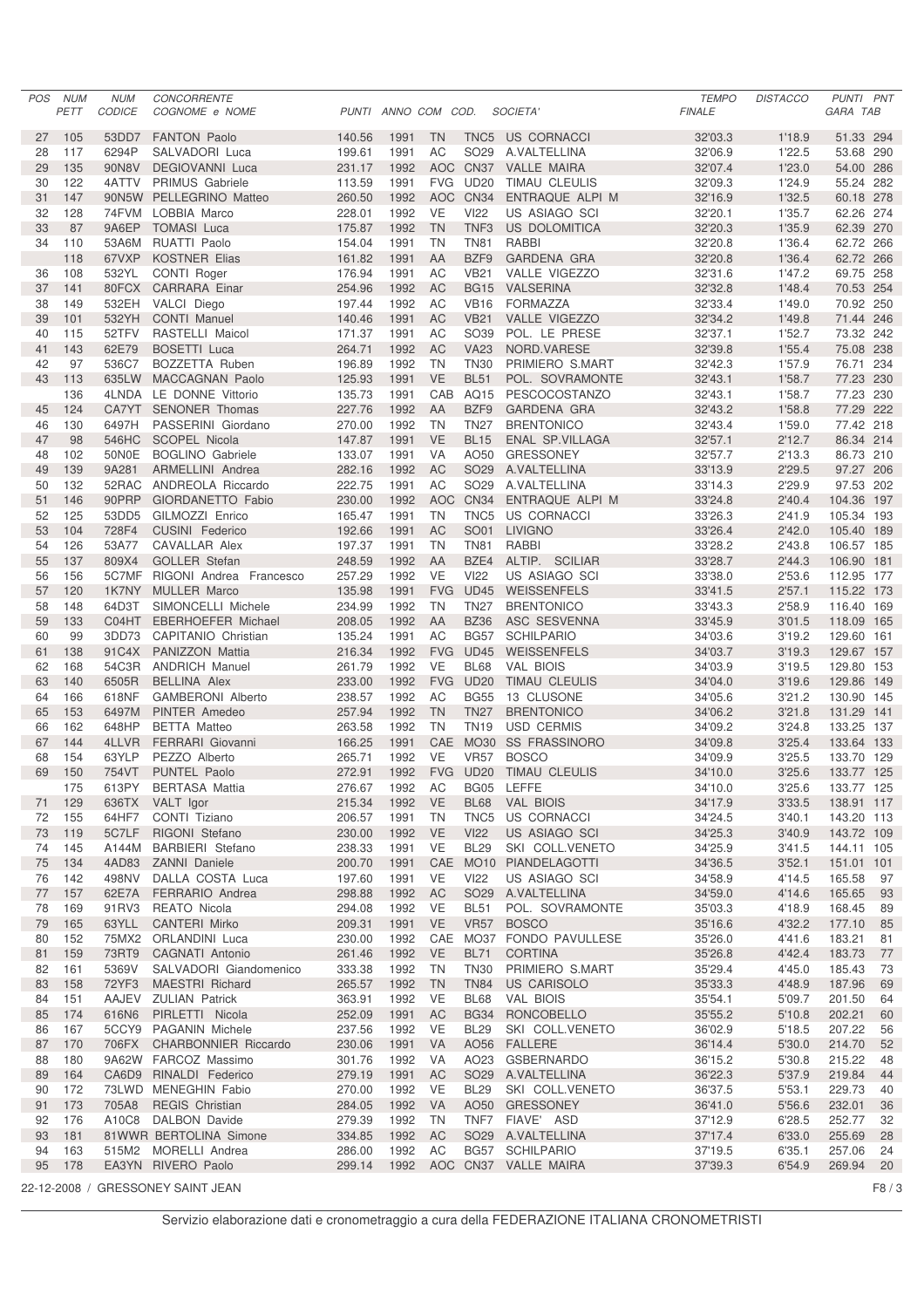| <b>NUM</b> | NUM           | <b>CONCORRENTE</b> |                                                                                                                 |      |           |  | <b>TEMPO</b>                                                                                                     | <b>DISTACCO</b> | PUNTI PNT |                |
|------------|---------------|--------------------|-----------------------------------------------------------------------------------------------------------------|------|-----------|--|------------------------------------------------------------------------------------------------------------------|-----------------|-----------|----------------|
| PFTT       | <i>CODICE</i> |                    |                                                                                                                 |      |           |  | <b>FINALE</b>                                                                                                    |                 | GARA TAB  |                |
|            |               |                    |                                                                                                                 |      |           |  |                                                                                                                  |                 |           |                |
| 96 171     |               |                    | 285.07                                                                                                          | 1992 | VE        |  | 37'40.0                                                                                                          | 6'55.6          | 270.40    | - 16           |
| 97 177     |               |                    | 255.81                                                                                                          | 1991 |           |  | 38'30.0                                                                                                          | 7'45.6          | 302.93    | 12             |
| 98 179     | 70762         |                    | 243.51                                                                                                          | 1991 | <b>VA</b> |  | 38'39.2                                                                                                          | 7'54.8          | 308.91    | 8              |
| 182        |               | Andrea Angelo      | 517.35                                                                                                          | 1992 | AC.       |  | 47'22.7                                                                                                          | 16'38.3         | 649.51    | 4 <sup>1</sup> |
|            |               |                    | <i>COGNOME</i> e NOME<br>8697A MINOTTO Gabriele<br>CAHKC TAGLIATI Alberto<br>BUSCAGLIONE Edoardo<br>FA0C5 PIZZI |      |           |  | PUNTI ANNO COM COD. SOCIETA'<br>BL68 VAL BIOIS<br>CAE RE36 BISMANTOVA<br>AO60 ST BARTHELEMY<br>MIN4 POOL BRIANZA |                 |           |                |

ISCRITTI ...... 102

NON PARTITI ... 0

NON ARRIVATI .. 3

| 92  | 50W9R GIOVINE Dario    | 211.85 1992 AOC TO81 VALCHISONE |                                   |
|-----|------------------------|---------------------------------|-----------------------------------|
| 116 | 532H6 CHIOLINI Giacomo |                                 | 152.69 1991 AC VB21 VALLE VIGEZZO |
| 160 | 6497D PILATI Mattia    | 214.03                          | 1991 TN TN27 BRENTONICO           |

SQUALIFICATI .. 0

## **JUNIORES - MASCHILE**

| 1              | 191 |       | 60Y4W PELLEGRINO Federico         | 99.43  | 1990         | VA         | AO60             | <b>ST BARTHELEMY</b>  | 29'57.0 | 0.0    | 0.00 353   |      |
|----------------|-----|-------|-----------------------------------|--------|--------------|------------|------------------|-----------------------|---------|--------|------------|------|
| $\overline{2}$ | 192 | 40X63 | <b>RAMONI</b> Denis               | 71.61  | 1989         | AC         | <b>VB21</b>      | VALLE VIGEZZO         | 30'11.2 | 14.2   | 9.48 346   |      |
| 3              | 202 |       | DAANH PAREINER Michael            | 104.84 | 1990         | AA         | BZA7             | ALV KRONSPUR          | 30'17.1 | 20.1   | 13.42 340  |      |
| $\overline{4}$ | 210 |       | 1JWMC SCIULLO Domenico            | 77.77  | 1989         | CAB        |                  | AQ15 PESCOCOSTANZO    | 30'17.5 | 20.5   | 13.69 333  |      |
| 5              | 199 | 501A4 | <b>ANSELMET Henri</b>             | 91.33  | 1989         | VA         | AO10             | <b>G.PARADISO</b>     | 30'25.4 | 28.4   | 18.96 326  |      |
| 6              | 217 | 80E81 | PAGANESSI Stefano                 | 120.94 | 1990         | AC         |                  | BG05 LEFFE            | 30'28.2 | 31.2   | 20.83 320  |      |
| $\overline{7}$ | 193 | 3D3YT | NIZZI Enrico                      | 80.31  | 1990         | <b>TN</b>  | TNF <sub>3</sub> | US DOLOMITICA         | 30'32.7 | 35.7   | 23.84 313  |      |
| 8              | 201 |       | 53DD4 GARDENER Stefano            | 96.82  | 1990         | <b>TN</b>  | TNC5             | <b>US CORNACCI</b>    | 30'37.2 | 40.2   | 26.84 306  |      |
| 9              | 194 |       | 3CW7H CEOL Matteo                 | 81.43  | 1989         | <b>TN</b>  |                  | GM04 GS FIAMMEGIALLE  | 30'38.4 | 41.4   | 27.65 300  |      |
| 10             | 195 | 35H2F | D'AMBROS DE FRANCESC Ste 81.77    |        | 1989         | <b>VE</b>  | <b>BL76</b>      | US VAL PADOLA         | 30'42.0 | 45.0   | 30.05 293  |      |
| 11             | 200 |       | 50DHE GOLA Andrea                 | 106.81 | 1990         |            | AOC CN04         | <b>VALLE PESIO</b>    | 30'44.7 | 47.7   | 31.85 286  |      |
| 12             | 208 | 4LR41 | GIORDANETTO Michele               | 121.54 | 1990         | <b>AOC</b> | CN <sub>09</sub> | <b>VALLE STURA</b>    | 30'44.9 | 47.9   | 31.99 280  |      |
| 13             | 215 |       | 3RRRL MUSILLI Federico            | 80.90  | 1990         | CAB        | AQ17             | <b>BARREA</b>         | 30'54.1 | 57.1   | 38.13 273  |      |
| 14             | 196 | 3D631 | VANZO Marino                      | 128.13 | 1990         | <b>TN</b>  | <b>TN19</b>      | <b>USD CERMIS</b>     | 30'54.4 | 57.4   | 38.33 266  |      |
| 15             | 206 | 53H64 | <b>GISMONDI Matteo</b>            | 74.24  | 1990         | <b>TN</b>  |                  | GM04 GS FIAMMEGIALLE  | 30'59.8 | 1'02.8 | 41.94 260  |      |
| 16             | 218 |       | 3RRFV SPICA Patrizio              | 93.00  | 1989         | CAB        | AQ15             | PESCOCOSTANZO         | 31'00.5 | 1'03.5 | 42.40      | 253  |
| 17             | 205 | 4LPE9 | <b>SCHWIENBACHER Michael</b>      | 94.02  | 1990         | AA         | <b>BZ38</b>      | ULTIMO-ULTEN          | 31'03.7 | 1'06.7 | 44.54 246  |      |
| 18             | 231 |       | 66RTM COLAMARINO Andrea           | 90.59  | 1990         | CAB        | AQ15             | PESCOCOSTANZO         | 31'16.0 | 1'19.0 | 52.75      | 240  |
| 19             | 204 |       | 4H8PW VIERIN Francois             | 96.44  | 1990         | <b>VA</b>  |                  | AO23 GSBERNARDO       | 31'24.7 | 1'27.7 | 58.56 233  |      |
| 20             | 214 | 4LMTT | <b>FUCCARO</b> Francesco          | 95.26  | 1990         | <b>FVG</b> |                  | UD27 2002 TARVISIO    | 31'29.3 | 1'32.3 | 61.64 226  |      |
| 21             | 221 | 81TEH | <b>BOMBARDIERI Simone</b>         | 103.31 | 1990         | AC         | SO01             | <b>LIVIGNO</b>        | 31'30.2 | 1'33.2 | 62.24 220  |      |
| 22             | 219 |       | 3DXCL MARONI Alessio              | 113.92 | 1989         | AC         | <b>LC11</b>      | VALSASSINA            | 31'30.6 | 1'33.6 | 62.50 213  |      |
| 23             | 220 | 40X5E | <b>CERUTTI Lorenzo</b>            | 141.11 | 1990         | <b>AC</b>  | <b>VB21</b>      | VALLE VIGEZZO         | 31'35.8 | 1'38.8 | 65.98 206  |      |
| 24             | 225 | 53A6P | <b>RUATTI Mattia</b>              | 128.91 | 1990         | <b>TN</b>  | <b>TN81</b>      | <b>RABBI</b>          | 31'36.8 | 1'39.8 | 66.64 200  |      |
| 25             | 213 | 0E798 | MAGRI Luca                        | 103.42 | 1990         | <b>AC</b>  | <b>BG57</b>      | <b>SCHILPARIO</b>     | 31'41.1 | 1'44.1 | 69.52 193  |      |
| 26             | 203 | 5468E | LORENZINI Gianluca                | 106.95 | 1989         | <b>VE</b>  | <b>BL57</b>      | <b>GS CASTIONESE</b>  | 32'17.9 | 2'20.9 | 94.09 186  |      |
| 27             | 211 | 0DA22 | <b>VUERICH Gregorio</b>           | 119.00 | 1989         | <b>FVG</b> | <b>UD12</b>      | <b>GS VAL GLERIS</b>  | 32'28.6 | 2'31.6 | 101.24 180 |      |
| 28             | 224 |       | 3W7TM RIGA Enrico                 | 99.09  | 1989         | <b>VE</b>  | <b>BL51</b>      | POL. SOVRAMONTE       | 32'31.7 | 2'34.7 | 103.31 173 |      |
| 29             | 239 | 4H9LE | POLLAZZON Patrick                 | 130.38 | 1989         | <b>VE</b>  | <b>BL76</b>      | US VAL PADOLA         | 32'33.3 | 2'36.3 | 104.37 167 |      |
| 30             | 228 | 40A9M | <b>BUZZONI Piergiorgio</b>        | 136.06 | 1990         | AC         | LC13             | PRIMALUNA             | 32'40.3 | 2'43.3 | 109.05 160 |      |
| 31             | 207 |       | <b>3CXWH GAIO Nikolas</b>         | 132.35 | 1990         | <b>TN</b>  | <b>TN30</b>      | PRIMIERO S.MART       | 32'47.2 | 2'50.2 | 113.66 153 |      |
| 32             | 227 |       | 80NHN MORSTABILINI Paolo          | 112.24 | 1989         | <b>AC</b>  | <b>BG58</b>      | <b>GROMO EDILMORA</b> | 32'48.5 | 2'51.5 | 114.52 147 |      |
| 33             | 230 | A03T1 | <b>CAVAGNA Ervin</b>              | 149.12 | 1990         | <b>AC</b>  | <b>BG15</b>      | VALSERINA             | 32'56.4 | 2'59.4 | 119.80 140 |      |
| 34             | 234 | 4LR3V | <b>BERNARDI</b> Davide            | 178.01 | 1990         |            | AOC CN09         | <b>VALLE STURA</b>    | 32'58.6 | 3'01.6 | 121.27 133 |      |
| 35             | 209 |       | AAEPZ DARIOLI Mauro               | 152.44 | 1990         | <b>AC</b>  | <b>VB21</b>      | VALLE VIGEZZO         | 33'03.3 | 3'06.3 | 124.41 127 |      |
| 36             | 229 | 49NL9 | POOLI Matteo                      | 135.53 | 1990         | <b>TN</b>  | <b>TN27</b>      | <b>BRENTONICO</b>     | 33'09.6 | 3'12.6 | 128.61 120 |      |
| 37             | 238 | 41NAP | <b>TANCON Matteo</b>              | 160.97 | 1990         | <b>VE</b>  | <b>BL80</b>      | CANALE D'AGORDO       | 33'13.5 | 3'16.5 | 131.22 113 |      |
| 38             | 233 | 4LNDE | DI GIOVANNI Cesare                | 126.29 | 1990         | CAB        | AQ15             | PESCOCOSTANZO         | 33'15.4 | 3'18.4 | 132.49 107 |      |
| 39             | 237 | 6059Y | <b>BODINO Gabriele</b>            | 175.14 | 1990         | <b>AOC</b> |                  | CN25 SKI AVIS BORGO   | 33'17.6 | 3'20.6 | 133.96 100 |      |
| 40             | 242 | 4L939 | <b>MELLERIO Boris</b>             | 176.73 | 1990         | AC         | <b>VB21</b>      | VALLE VIGEZZO         | 33'24.6 | 3'27.6 | 138.63     | 93   |
| 41             | 241 | 49LD3 | SALVADORI Matteo                  | 165.08 |              | <b>TN</b>  | <b>TN30</b>      | PRIMIERO S.MART       | 33'26.7 | 3'29.7 | 140.03     | 87   |
| 42             | 235 | 619FH | OLIVARI Andrea                    |        | 1990<br>1990 | AC         | <b>BG58</b>      |                       |         | 4'02.9 | 162.20     |      |
| 43             | 240 |       |                                   | 115.57 |              | <b>AOC</b> | <b>CN34</b>      | <b>GROMO EDILMORA</b> | 33'59.9 |        |            | 80   |
|                |     |       | 4HNFF DOTTO Giosue                | 154.21 | 1990         |            |                  | ENTRAQUE ALPI M       | 34'07.2 | 4'10.2 | 167.08     | 73   |
| 44             | 223 | 41HYE | ZAMPIERI Stefano                  | 150.12 | 1990         | <b>VE</b>  | <b>BL57</b>      | <b>GS CASTIONESE</b>  | 34'17.7 | 4'20.7 | 174.09     | 67   |
| 45             | 226 | 52MR8 | <b>CANTONI Daniel</b>             | 177.73 | 1990         | <b>AC</b>  | SO01             | <b>LIVIGNO</b>        | 34'31.3 | 4'34.3 | 183.17     | 60   |
| 46             | 236 | 376AR | GUIDETTI Marco                    | 163.02 | 1989         |            | CAE RE36         | <b>BISMANTOVA</b>     | 34'45.0 | 4'48.0 | 192.32     | 53   |
| 47             | 232 | 4L0A2 | <b>MISCHKOT Michele</b>           | 176.70 | 1990         | <b>FVG</b> | <b>UD45</b>      | WEISSENFELS           | 34'57.3 | 5'00.3 | 200.53     | 47   |
| 48             | 222 | 4LR02 | STEINWANDTER Lukas                | 170.95 | 1990         | AA         |                  | BZG2 DOBBIACO         | 34'57.5 | 5'00.5 | 200.67     | 40   |
| 49             | 245 | 51522 | ALBRICCI Lorenzo                  | 179.84 | 1990         | <b>AC</b>  | <b>BG55</b>      | 13 CLUSONE            | 35'07.3 | 5'10.3 | 207.21     | 33   |
| 50             | 243 |       | 50MYN GIONO Roberto               | 198.75 | 1990         | <b>VA</b>  | AO50             | <b>GRESSONEY</b>      | 36'42.1 | 6'45.1 | 270.52     | 27   |
|                |     |       | 22-12-2008 / GRESSONEY SAINT JEAN |        |              |            |                  |                       |         |        |            | F8/4 |
|                |     |       |                                   |        |              |            |                  |                       |         |        |            |      |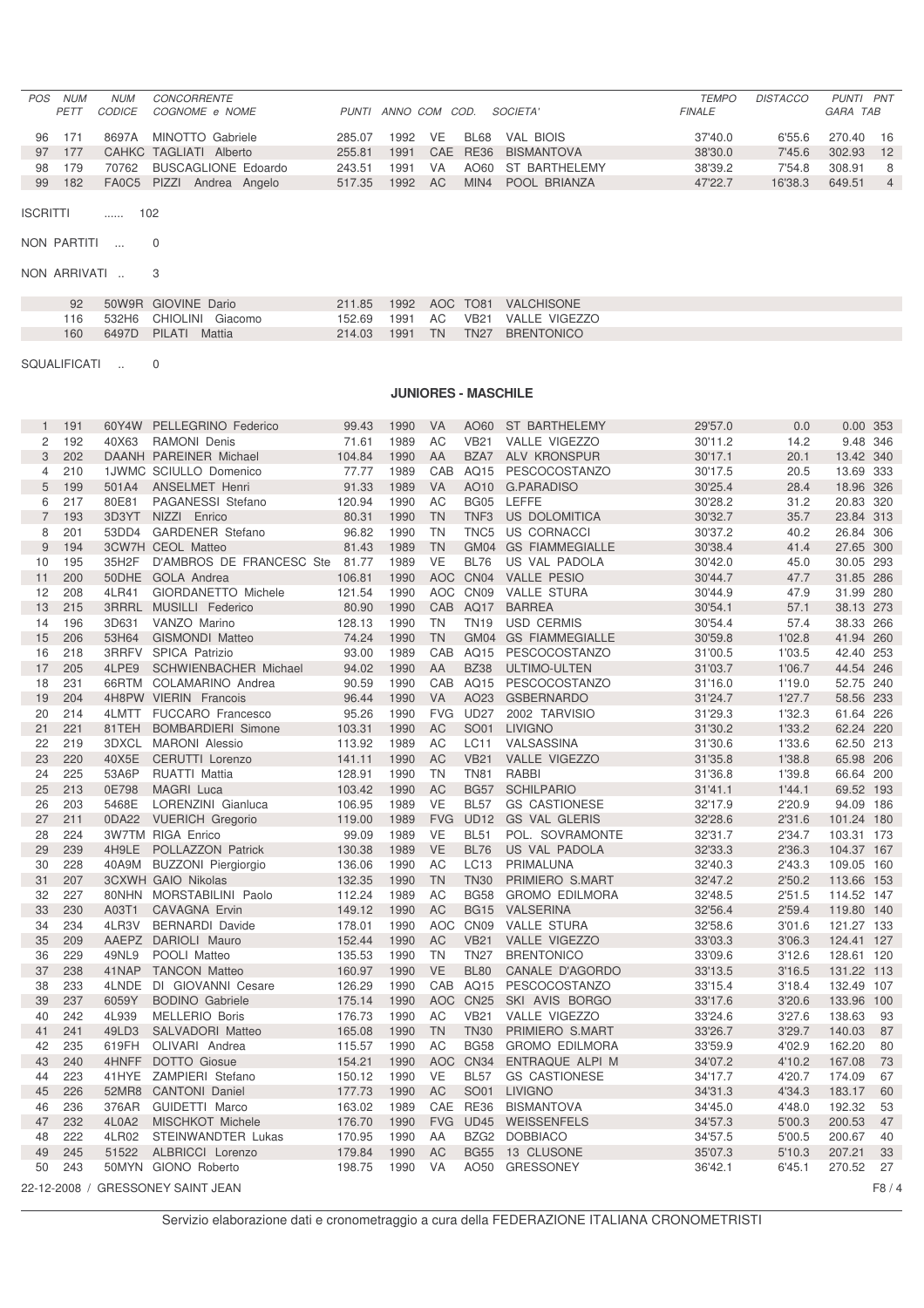| POS | <b>NUM</b><br>PETT | NUM<br><i>CODICE</i> | <b>CONCORRENTE</b><br><i>COGNOME e NOME</i> |        | PUNTI ANNO COM COD. |           |      | <i>SOCIETA'</i> | <b>TEMPO</b><br><b>FINALE</b> | <b>DISTACCO</b> | PUNTI PNT<br>GARA TAB |    |
|-----|--------------------|----------------------|---------------------------------------------|--------|---------------------|-----------|------|-----------------|-------------------------------|-----------------|-----------------------|----|
|     | 51 244             |                      | 62FMM BOZZOLO Marco                         | 222.81 | 1989                | AC.       |      | VA45 CUNARDO    | 37'05.0                       | 7'08.0          | 285.81                | 20 |
| 52  | 246                |                      | 3CWYX SIMI Gabriele                         | 176.51 | 1989                | TN        | TN17 | SPORT.CAMPIGLIO | 38'16.0                       | 8'19.0          | 333.22                | 13 |
| 53  | 247                |                      | 9A61K GRADI Fabio                           | 305.69 | 1990                | <b>VA</b> |      | AO23 GSBERNARDO | 40'24.3                       | 10'27.3         | 418.90                |    |

ISCRITTI ...... 57

NON PARTITI ... 0

NON ARRIVATI .. 4

| 197 | 3D67L CEOLAN Mirko       | 104.59                    |  | 1989 TN TNC5 US CORNACCI    |
|-----|--------------------------|---------------------------|--|-----------------------------|
| 198 | 3W4E3 PRIMUS Thomas      | 98.69                     |  | 1989 FVG UD20 TIMAU CLEULIS |
|     | 212 3D772 PRESTI Alessio | 107.13 1989 AC BG05 LEFFE |  |                             |
| 216 | 73A29 NOECKLER Andreas   | 119.00                    |  | 1989 AA BZA7 ALV KRONSPUR   |

SQUALIFICATI .. 0

Esposta ore 12.00 La Giuria